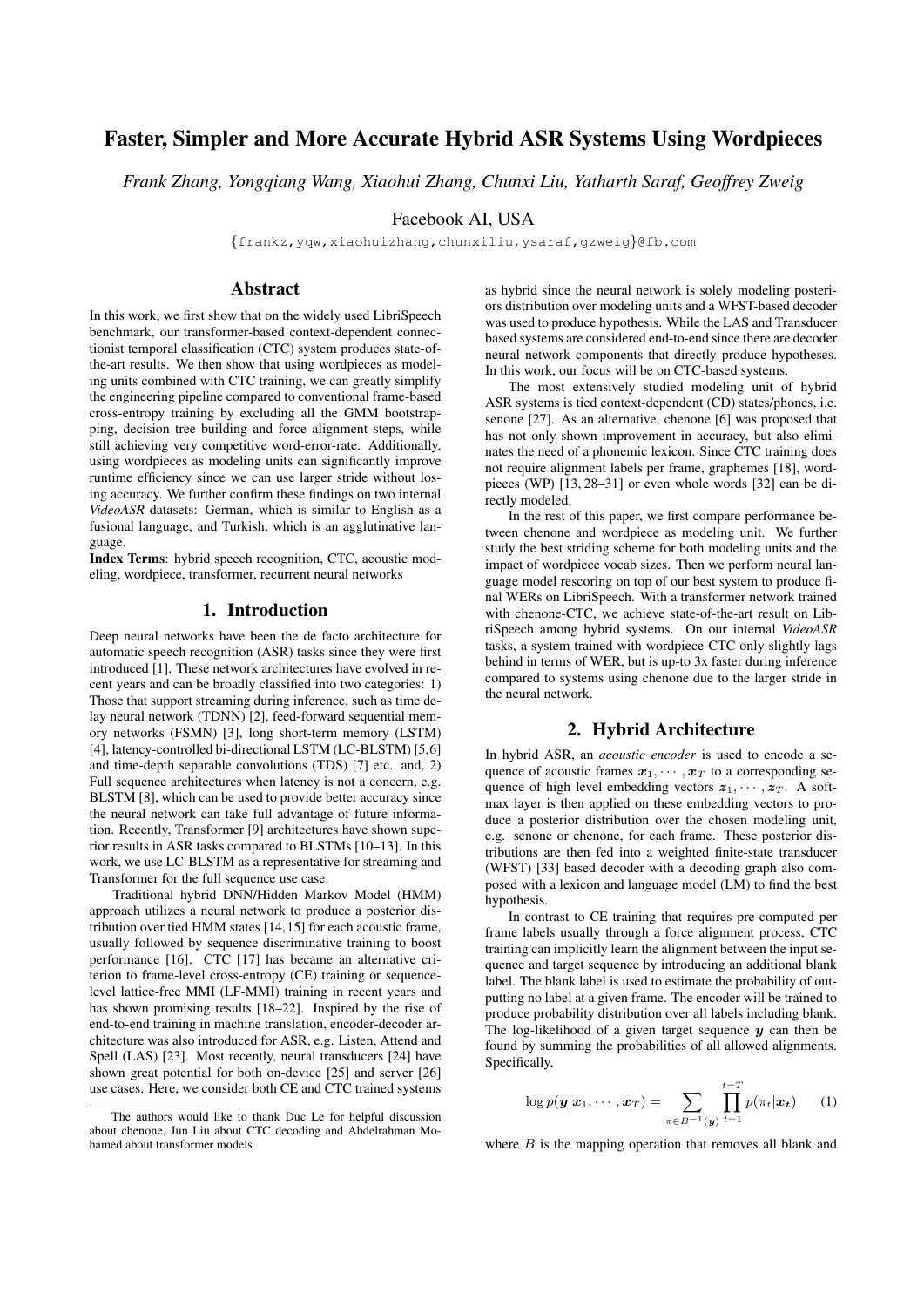repeating labels in a given sequence. Note that the underlying assumption is probabilities between timestamps are conditional independent, which is ensured since the encoder is nonautoregressive. The network is then trained to maximize the log-likelihood for each training example and  $p$  can be computed efficiently using forward-backward algorithm.

# 3. Acoustic Model Architecture

In this section, we briefly review the neural network architectures we are going to study in this work: Transformer (in Section 3.1) and LC-BLSTM (in Section 3.2).

### 3.1. Architecture of Transformer

Unlike when the Transformer [9] was first proposed as an encoder-decoder architecture for machine translation task, we only use the encoder part for acoustic modeling. Specifically we follow the setup in [10] and use VGG layers [34] in lieu of the original sinusoid positional encoding, since we have seen that for ASR tasks, convolutional positional encoding performs the best. Iterated loss [35] was also applied to the intermediate embedding of transformer layers to help convergence and improve accuracy. Also different from the original transformer, we apply layer normalization [36] before multi-head attention (MHA) and feed-forward network (FFN) and we have an extra layer normalization operator after the residual connection. This is necessary to prevent bypassing the transformer layer entirely and helps with model convergence.

#### 3.2. Architecture of LC-BLSTM

Unidirectional recurrent neural networks such as LSTMs base their predictions solely on the history they have already seen, hence the prediction accuracy is worse than bi-directional LSTMs that have access to the full context of the input, including future frames. However for streaming applications such as live captioning, we cannot wait for the full context to arrive because the ASR output needs to be made available within a certain latency budget of the audio stream being fed into the ASR system.

To strike a balance between recognition latency and accuracy, LC-BLSTM was first introduced in [5]. Unlike BLSTM that cannot produce any hypothesis until the whole audio input is processed, LC-BLSTM only utilizes a limited number of right context  $(RC)$  frames to make predictions, which controls the latency. Similar to BLSTM, each LC-BLSTM layer also has two LSTMs, one left-to-right LSTM and one right-to-left LSTM. The difference is that the the input sequence is first divided into overlapping chunks of chunk size  $(C\bar{S})$  frames. The amount of overlap between chunks is equal to RC frames. When forwarding left-to-right LSTM, hidden states and cell states are carried over between chunks, so that we have unlimited left context as in BLSTM. We forward right-to-left LSTM on each chunk and only keep  $CS - RC$  frames of output activations, so that each input frame has at least  $RC$  frames of right context to produce its activation. This mechanism enables LC-BLSTM to generate better acoustic embeddings than LSTM, without delaying the generation until the encoder has seen the whole audio.

# 4. Modeling Units

### 4.1. Chenone

Chenone was first introduced in [6] as an alternative to traditional senone [27] unit. Chenone not only eliminated the need for a phonetic lexicon, usually generated by linguists, but also showed WER improvement relative to phonetic modeling units in some cases. In order to use chenone as modeling unit in CTC training, we shift the labels after force alignment by one (all labels  $+1$ ), and use label  $\#0$  as the blank label in CTC. Essentially the neural network is now modeling distribution over all chenones plus one blank symbol. We then squeeze same adjacent labels in the alignment sequence into one label, let the encoder trained with CTC criterion to learn the implicit alignments.

After a CTC model is trained, the next step is to construct a decoding graph. We first build an  $H \circ C \circ L \circ G^1$  graph following the standard procedure for CD-HMM (here, we always assume every HMM only has 1 state); then we transform it to a new graph which can consume an extra blank symbol. For each FST state  $s$  in the decoding graph (shown in Figure 1), we split that state into two FST states,  $s$  and  $s'$ ; we moved the outgoing edges ( $e2$  and  $e4$ ) to start from  $s'$ ; A self loop edge with blank label as input and  $\epsilon$  as output symbol with weight one (in the semi-ring's sense) is added;  $s$  and  $s'$  are then connected by a  $\epsilon$ :  $\epsilon$  edge. Self-loop edges (e3 in this example) and incoming edge  $(e1)$  in this case are not changed. The transition model is on-the-fly converted to a new mapping function that shifts the output units by one. Once we change the transition model and decoding graph, the standard Kaldi decoder can be used to decode chenone-CTC model.



Figure 1: *Convert a standard CD-HMM FST to be CTC compatible. A standard FST was shown on the left and a CTC compatible FST after conversion on the right*

#### 4.2. Wordpiece

Subword unit representations such as byte pair encoding (BPE) [37] and wordpiece model [38] have been proposed with improved performance in many natural language processing (NLP) tasks. This approach chooses to divide words into a limited set of subword units, e.g. the word "hello" may be encoded as " he ll o", where the underscore indicates word start. In this work, we train wordpiece model using unigram language model word segmentation algorithm [39], and use the generated wordpiece vocab plus blank symbol as modeling units.

Since wordpiece is context independent, we only need to build an  $H \circ L \circ G$  graph for decoding, where: H transduces  $n+1$  symbols to n wordpieces, i.e. absorbing the blank symbol; L maps the sequence of wordpieces to the sequences of words,

<sup>&</sup>lt;sup>1</sup>Note that L here is simply a mapping between word and its graphemes. Examples could be found in [6]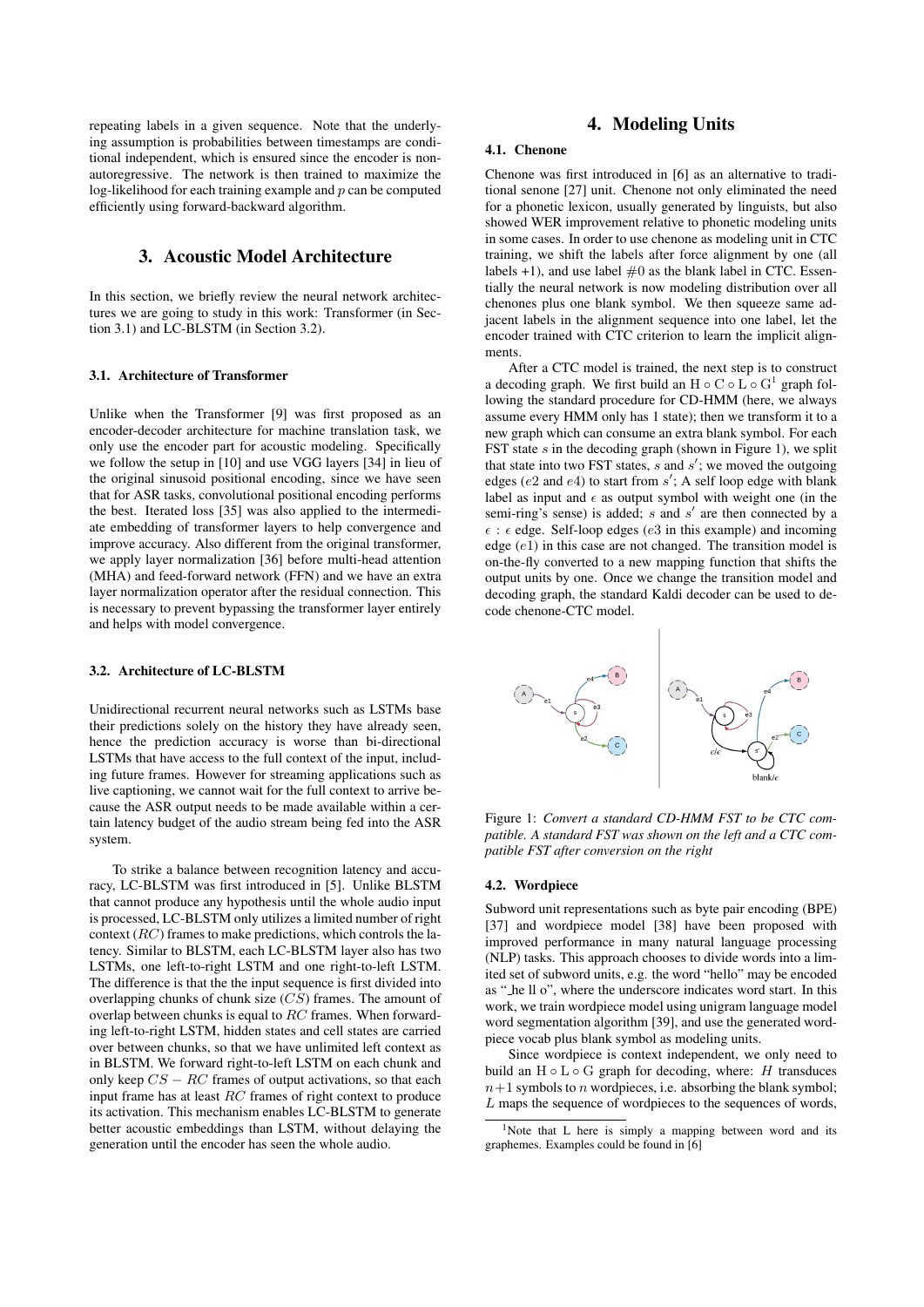e.g. " he ll o" to "hello", and is done by the trained wordpiece model;  $G$  is the standard  $n$ -gram word level LM. Once these FSTs are constructed, a standard procedure is used to compose  $H, L$  and  $G$  together.

Compared to alignment-based training which first need to train a bootstrap model and build decision tree; then use the bootstrap model to perform force alignment and finally CE training, we only need to train a wordpiece model using textonly data and followed by one-stage CTC training. The whole training pipeline is greatly simplified.

# 5. Experiments

To evaluate the performance of different modeling units and training criterion, we first conduct experiments on the LibriSpeech corpus [40], followed by experiments on two larger and more challenging internal datasets of German and Turkish social media videos.

# 5.1. Data

The LibriSpeech corpus contains about 960 hours of read speech data for training, and 4 development and test sets ({*dev, test*}*-*{*clean,other*}), where *other* sets are more acoustic challenging. We use the official 4-gram language model (LM) with 200K vocabulary for all first-pass decoding and n-best generation for neural LM rescoring.

The German and Turkish datasets are our in-house video datasets, which are sampled from public social media videos. The datasets are completely de-identified before transcription; both transcribers and researchers do not have access to any useridentifiable information (UII). The training, validation and test set sizes are shown in Table 1. All hyper-parameter tuning is done on validation set. The video datasets contain a diverse array of speakers, accents, video categories, and acoustic conditions, and are more challenging than the LibriSpeech dataset explored in this work.

We use the same bootstrap model obtained from decision tree building stage to segment the training split of both LibriSpeech and video dataset to up to 10 seconds  $2$ . We also segment the dev and test split of video dataset to up to 10s, while no segmentation is performed on LibriSpeech dev and test sets in order to be comparable with other published results. The benefit of segmenting training data was shown in [10].

Table 1: *Dataset sizes for internal Video ASR tasks. Number of utterances in parentheses.*

| Language | German                  | Turkish                    |
|----------|-------------------------|----------------------------|
| train    | 3K hrs (~135K)          | 3.1K hrs $(^{^\circ}137K)$ |
| valid    | 14.5 hrs (~600)         | 14.4 hrs $(500)$           |
| test     | 24.2 hrs $(^{\circ}1K)$ | 24.4 hrs $(^{\circ}1K)$    |

### 5.2. Experiment Setup

We follow [6, 10] to use context- and position-dependent graphemes (i.e., *chenones*) for CE baselines and CTC experiments. We bootstrap our HMM-GMM system using the standard Kaldi [41] LibriSpeech recipe. We use 1-state HMM topology with fixed self-loop and forward transition probability (both 0.5). 80-dimensional log Mel-filter bank features are extracted

with a 10ms frame shift and 25ms FFT windows. Speed perturbation and *SpecAugment* [42] (LD policy without time warping) are applied to all experiments unless specially noted.

Since the focus of this work is not on network architecture searches, we use our previously found best setup across all following experiments. For acoustic transformers, we use a 24-layer transformer encoder architecture with embedding dimension 512 and 8 attention heads; the FFN dimension is 2048. Iterative loss was applied to intermediate output embeddings of layer 6, 12 and 18. We use three VGG blocks [43] to encode acoustic features before feeding into transformer layers: each VGG block contains 2 consecutive convolution layers with a 3-by-3 kernel followed by a ReLu non-linearity and a pooling layer; 64 channels are used in the convolution layer of the first VGG block and increase to 128 for the second block and 256 for the third block. Max-pooling is performed at a 2-by-2 grid, with optional stride choice from 1 to 3 in each block. This model has about 81M parameters and we note the model as *vggTrf*. For LC-BLSTMs, we follow [6] and use 5 layers with 800 hidden units per layer per direction. Optional subsampling by a factor of 2 or 3 can be applied after the first hidden layer. This model has about 83M parameters, similar to the transformer model. Dropout is applied in all experiments: 0.1 for transformers and 0.2 for LC-BLSTM.

All neural network training is performed using an in-house developed *PySpeech* framework that is built on top of the opensourced PyTorch-based *fairseq* [44] toolkit. Adam optimizer [45] with (0.9, 0.999) betas and  $1e^{-8}$  epsilon is used in all experiments. We apply the *tri-stage* [42] learning rate (LR) scheduler. The hold stage LR is  $1e^{-3}$ . For experiments on transformer models, we follow a schedule of (48K, 100K, 200K) steps with a batch contains up to 20,000 frames. For LC-BLSTM models we use schedule of (16K, 32K, 64K) steps with a batch contains up to 50,000 frames. All models are trained on 32 Nvidia V100 GPUs for 200 epochs in total. Training is usually finished between 2 to 4 days.

Test set WERs are obtained using the best model based on evaluated WER on the development set. The best checkpoints for both LibriSpeech *test-clean* and *test-other* are selected using the *dev-other* development set. For video, the best checkpoint was selected using the valid set.

#### 5.3. Effect of Stride

In the first set of experiments, we investigate what is the best stride for different modeling units. For *vggTrf* model, striding is achieved by setting stride of max-pooling layers, e.g. a total stride of 8 can be achieved by setting stride equals 2 for all three VGG blocks. For LC-BLSTM, we apply subsampling factor of 2 for activation of the three consecutive hidden layers right after the first layer. We follow the setup in [6] and use stride 2 for the chenone-CE baseline. We use 2K wordpiece size in this study. Results on LibriSpeech *test-other* dataset shown in Table 2.

The results show that for chenone-CTC, the best stride is 4 and it out performs CE baseline. While for WP-CTC system, we find that we can use stride as high as 8 without losing much accuracy. Because wordpiece model is trained based on word frequency, some common whole words, e.g. 'welcome' and 'information', made into the vocab. The acoustic model can use larger stride since the corresponding input frames will span longer. On the other hand, although context dependent, chenones are essentially still characters and have a shorter corresponding time span in input sequence. So we observed that WER degrades quickly when larger stride is used.

<sup>&</sup>lt;sup>2</sup>This is achieved by force aligning the whole audio against the reference using the LC-BLSTM acoustic model.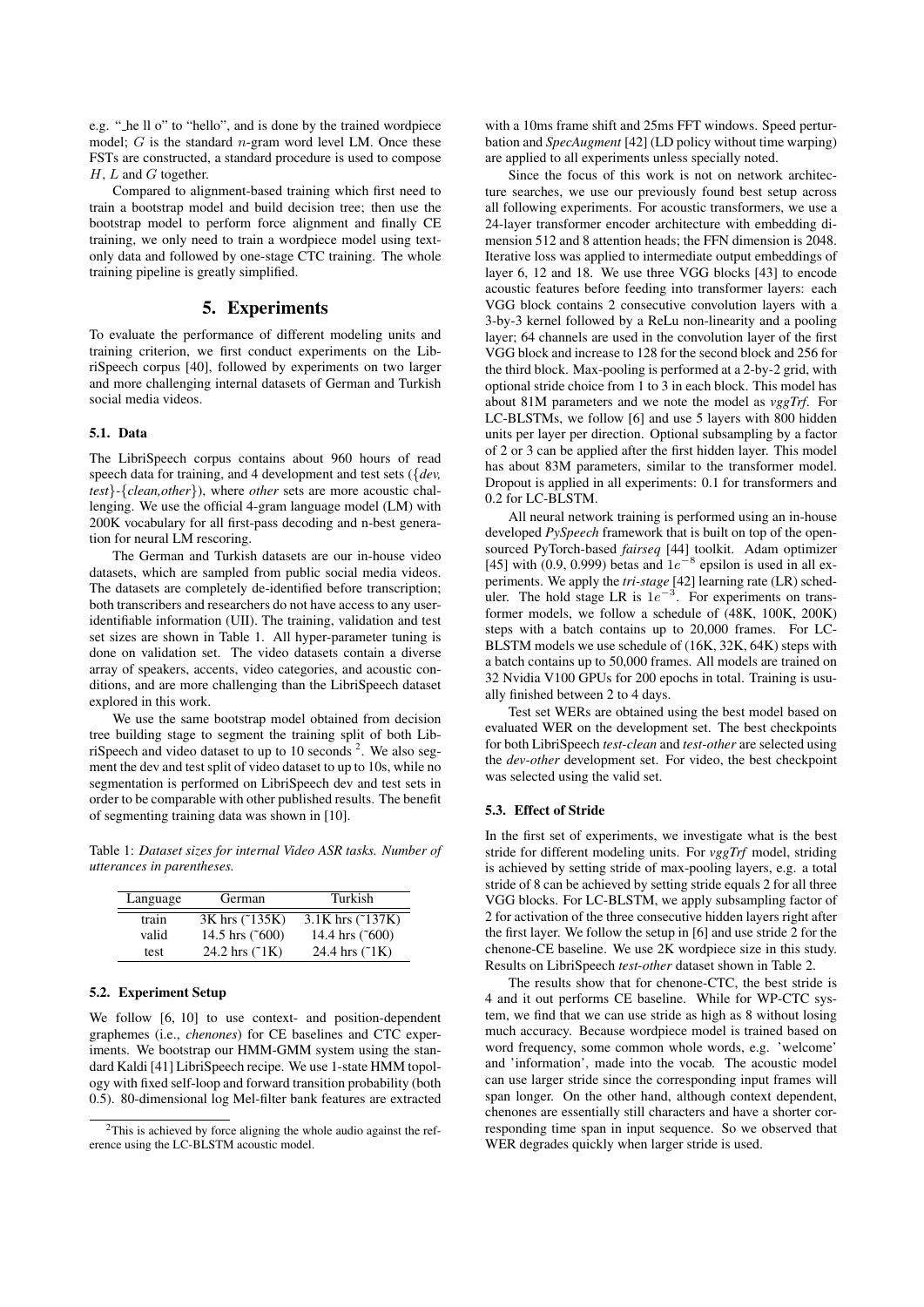Table 2: *Effect of stride for wordpiece and chenone*

| Unit    | Criterion  | Stride                        | <i>LC-BLSTM</i> | vggTrf |
|---------|------------|-------------------------------|-----------------|--------|
| chenone | СE         | 2                             | 8.81            | 5.59   |
|         |            | $\mathfrak{D}_{\mathfrak{p}}$ | 9.75            | 5.96   |
| WP      | <b>CTC</b> | $2*2$                         | 8.92            | 5.74   |
|         |            | $3*2$                         | 9.16            | 5.84   |
|         |            | $2*2*2$                       | 8.94            | 5.90   |
|         |            | $3*2*2$                       | 9.34            | 6.51   |
| chenone |            | $\mathfrak{D}_{\mathfrak{p}}$ | 9.43            | 5.28   |
|         | <b>CTC</b> | $2*2$                         | 8.51            | 5.16   |
|         |            | $3*2$                         | 9.93            | 6.35   |
|         |            | $2*2*2$                       | 17.94           | 17.27  |

#### 5.4. Effect of Wordpiece Dictionary Size

In the second set of experiments, we explore the effect of different wordpiece sizes. Here, all models use a total stride of 8. We report results on LibriSpeech *test-other* dataset in Table 3.

Table 3: *WER using different wordpiece sizes*

| Wordpiece size | <i>LC-BLSTM</i> | vggTrf |
|----------------|-----------------|--------|
| 1Κ             | 8.71            | 5.86   |
| 2K             | 8.94            | 5.90   |
| 5Κ             | 9.13            | 6.05   |
| 10K            | 9.23            | 6.35   |
| 16K            | 9.44            | 6.51   |

The results show that on LibriSpeech, smaller wordpiece vocab size tends to work better. It's worth exploring vocab sizes below 1K in future study. We also explored subword regularization during training following [39]. We tried the setup of  $(l = 64, \alpha = 0.1/0.5)$  but results turn out slightly worse. During decoding we also tried building decoding graph with multiple pronunciations in the lexicon with corresponding pronunciation probability for the lexicon entries. The results turn out on-par. We also explored sMBR and mWER training after CTC stage. It provides very marginal gain so we didn't include the results in this study.

To achieve best WERs, we trained a 36-layer stride-4 *vggTrf* model with chenone-CTC(about 124M parameters), and changed time masking of *SpecAugment* LD policy to  $(T =$  $30, mT = 10$ ). Its performance and those of some other published LibriSpeech systems can be found in Table 4. The new system outperforms our previous best hybrid system [10] by 11% and 14% respectively on *test-clean* and *test-other*. We also trained a 42-layer transformer LM following the setup in [46] with the LibriSpeech transcriptions and 800M-word text-only data. The transformer LM achieved perplexity 52.35 on the dev set (a combination of *dev-clean* and *dev-other*). We then perform n-best rescoring on up to 100-best hypotheses generated by first pass decoding. The oracle error rate of the n-best hypotheses are 1.0% and 2.2% on *test-clean* and *test-other* respectively. Our final WERs  $(2.10\%/4.20\%)$  are the best results among all hybrid systems on this widely used benchmark.

### 5.5. Experiments on Video dataset

Finally, we tested *vggTrf* with CTC criterion on the more challenging and larger scale internal *VideoASR* tasks, as described in Section 5.1. Stride 2 is used for CE, 4 for chenone-CTC and 8 for WP-CTC training. Results are shown in Table 5. We find that both CTC systems outperform the baseline CE system. It's also consistent that chenone-CTC outperforms WP-CTC in

| Table 4: <i>Comparison of our chenone-CTC</i> with previous best |
|------------------------------------------------------------------|
| results on LibriSpeech. "4g" means the official 4-gram LM was    |
| used: "NNLM" means a neural LM was used.                         |

| Arch.      | System               | LM             | test-<br>clean   | test-<br>other |
|------------|----------------------|----------------|------------------|----------------|
|            | Karita et al. [11]   | NNLM           | 2.6              | 5.7            |
| LAS        | Park et al. [47]     | NNLM           | 2.2              | 5.2            |
|            | Synnaeve et al. [13] | <b>NNLM</b>    | 2.33             | 5.17           |
| Transducer | Zhang et al. $[26]$  | No LM          | 2.4              | 5.6            |
|            |                      | NNLM           | 2.0              | 4.6            |
| Hybrid     | <b>RWTH [8]</b>      | 4 <sub>g</sub> | 3.8              | 8.8            |
|            |                      | $+NNLM$        | 2.3              | 5.0            |
|            | Han et al. [48]      | 4 <sub>g</sub> | $\overline{2.9}$ | 8.3            |
|            |                      | $+NNLM$        | 2.2              | 5.8            |
|            | Wang et al. [10]     | 4 <sub>g</sub> | 2.60             | 5.59           |
|            |                      | $+NNLM$        | 2.26             | 4.85           |
|            | Ours                 | 4 <sub>g</sub> | 2.31             | 4.79           |
|            |                      | $+NNLM$        | 2.10             | 4.20           |

terms of WER. On the other hand, WP-CTC system is significantly better in terms of real-time factor (RTF) due to the larger stride used. Blank frame skipping during decoding also contributes to the speedup. We skip frames if blank label posterior is greater than 99%. Empirically, we found that over 20% of the frames in chenone-CTC and over 50% of frames in WP-CTC were skipped.

Table 5: *Experiment results on internal VideoASR tasks*

| Unit    | Criterion  | German     |            | Turkish |      |
|---------|------------|------------|------------|---------|------|
|         |            | <b>WER</b> | <b>RTF</b> | WER     | RTF  |
| chenone | CE.        | 15.54      | 0.26       | 21.92   | 0.25 |
| WP      | <b>CTC</b> | 14.32      | 0.07       | 19.04   | 0.06 |
| chenone |            | 13.74      | 010        | 18.17   | 0.10 |

# 6. Discussions and Conclusions

In this work, we pushed the performance boundary of hybrid ASR using transformer-based acoustic models with contextdependent CTC training. Modeling choices are discussed and compared in detail, and as Table 4 shows, our system yields state-of-the-art results on the LibriSpeech benchmark.

For real world production system however, we must take into account not only recognition accuracy, but also engineering complexity, inference efficiency, flexibility etc. We have shown that hybrid systems can be built with fewer steps leveraging wordpiece and CTC training. Yet, the system's accuracy is very competitive with a much faster runtime inference speed. Results on a more challenging internal dataset show similar results, confirming that such a wordpiece-CTC system indeed has great potential.

### 7. References

- [1] G. Hinton, L. Deng, D. Yu, G. E. Dahl *et al.*, "Deep Neural Networks for Acoustic Modeling in Speech Recognition: The Shared Views of Four Research Groups," *IEEE Signal processing magazine*, vol. 29, 2012.
- [2] V. Peddinti, D. Povey, and S. Khudanpur, "A time delay neural network architecture for efficient modeling of long temporal contexts," in *Proc. Interspeech*, 2015.